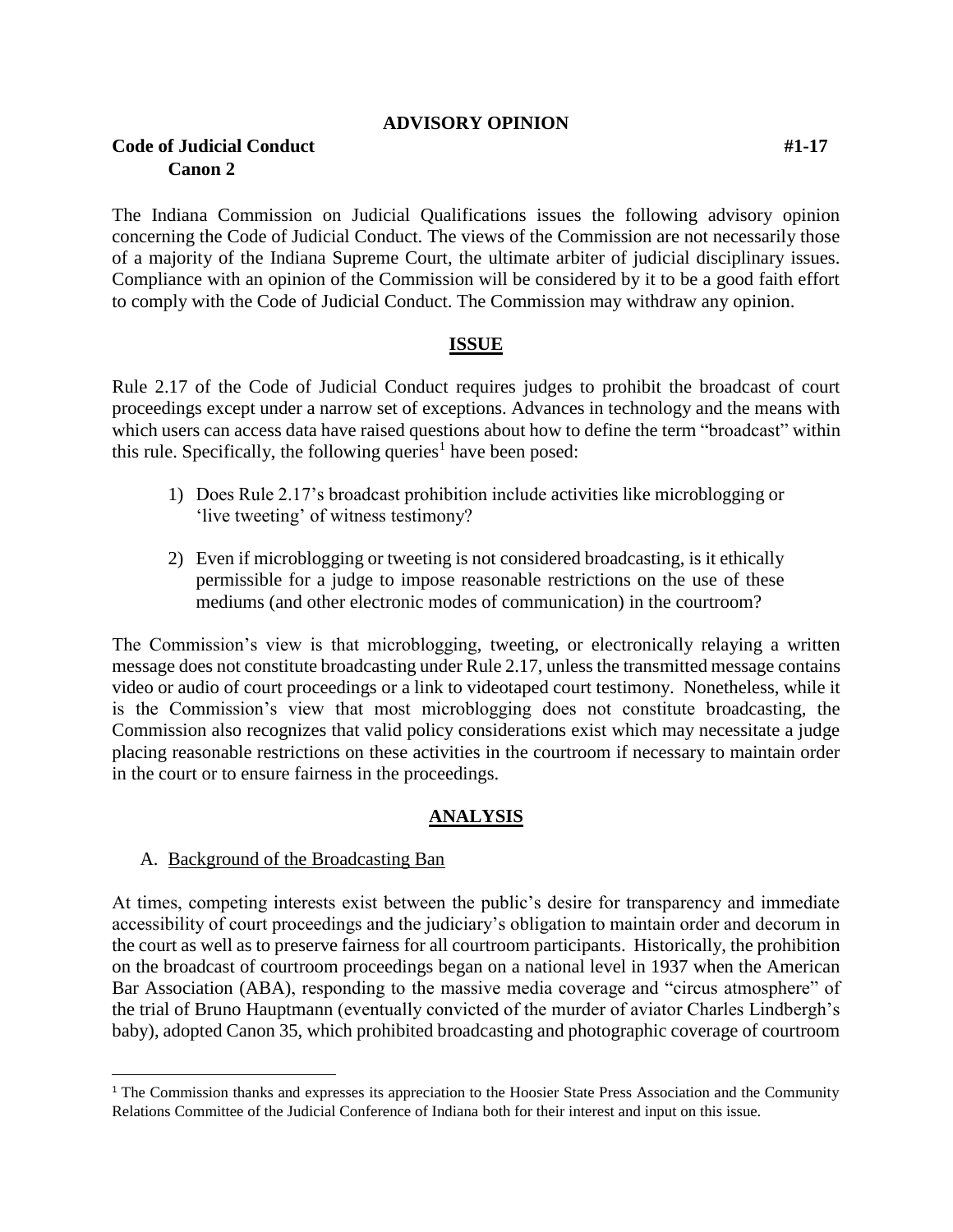proceedings. *See* Dona K. Broyles, *New Rules for Open Courts: Progress of Empty Promise*, 18 Tulsa L. J. 147, 148 (1982). All but two states – Texas and Colorado – gradually adopted the ABA ban. *Cameras in Court: Media Appeal for Easing Rule*, ABA Journal, Vol. 69 (1983).

Over time, with technological advances leading to less obtrusive media coverage of events, many states began to relax their court rules which prohibited the broadcast of any court proceedings, and, in 1982, the ABA withdrew its previous opposition to broadcasting proceedings. Broyles, *New Rules*, 18 Tulsa L.J. at 150. Instead, the ABA decided to support unobtrusive courtroom broadcasts so long as such broadcasts were conducted under carefully prescribed rules. *Id.*

Since 1982, many states (like Indiana) have experimented, both at the trial and appellate levels, with allowing court proceedings to be broadcast. *Id.; see also* Order in *Standards Governing Electronic Media, Still Photography, and Personal Computing Devices at Supreme Court Oral Arguments*, #49S00-1301-MS-61 (Jan. 23, 2013) at [http://www.in.gov/judiciary/files/order-other-](http://www.in.gov/judiciary/files/order-other-2013-49s00-1301-ms-61.pdf)[2013-49s00-1301-ms-61.pdf](http://www.in.gov/judiciary/files/order-other-2013-49s00-1301-ms-61.pdf) (listing background on Supreme Court's grant of permission to broadcast oral arguments) and Order in *In re Pilot Project for Electronic News Coverage in Indiana Trial Courts*, #94S00-0605-MS-166 (May 9, 2006) at [http://www.in.gov/judiciary/](http://www.in.gov/judiciary/opinions/pdf/05090601ad.pdf) [opinions/pdf/05090601ad.pdf](http://www.in.gov/judiciary/opinions/pdf/05090601ad.pdf) (authorizing pilot project for video and audio coverage of proceedings in certain Indiana trial courts). However, even those states which permit the broadcast of trial court proceedings struggle with balancing the public's interest in transparency (and freedom of the press) with the judiciary's requirement to maintain the order and dignity of proceedings and to protect the due process/fair trial rights of defendants. *See e.g. Estes v. Texas*, 381 U.S. 532 (1965); *Chandler v. Florida*, 449 U.S. 560 (1981); *see also Nebraska Press Ass'n v Stuart*, 427 U.S. 539, 547 (1976)(U.S. Supreme Court acknowledged that the tension between the First Amendment right to a free press and the Sixth Amendment right to a fair trial is "almost as old as the Republic.")

Currently, Indiana court rules and policies permit, within certain guidelines, the broadcast of Supreme Court and Court of Appeals oral arguments. The balancing of interests, however, arguably is different for trial court proceedings, and today's version of Rule 2.17 of the Indiana Code of Judicial Conduct sanctions the broadcast of trial court proceedings under a narrow set of exceptions and only with express permission of the Supreme Court.

## B. Determining Whether New Technology Transmissions Constitute "Broadcasting"

It is against this historical backdrop that the Commission considers the question at hand. Two challenges face courts and judicial conduct commissions analyzing whether use of new means of disseminating information constitutes broadcasting. First, most court rules prohibiting broadcasting, including Rule 2.17 of the Indiana Code of Judicial Conduct, do not define the term, and definitions of "broadcast" in modern dictionaries are not particularly useful in courtroom applications. Traditionally, the term "broadcast" in state and federal statutes refers to use of radio or television to transmit coverage of courtroom proceedings. *See Nixon v. Warner Commc'ns, Inc.,* 435 U.S. 589, 609 (1978); *see generally* James K. Winnick, *A Tweet Is(n't) Worth a Thousand Words: The Dangers of Journalists' Use of Twitter to Send News Updates from the Courtroom*, 64 Syracuse L. Rev. 335 (2014). Some new applications, however, bear the same abilities as television and radio to live stream transmissions of courtroom proceedings, raising questions about whether such applications should be encompassed in the broadcasting ban.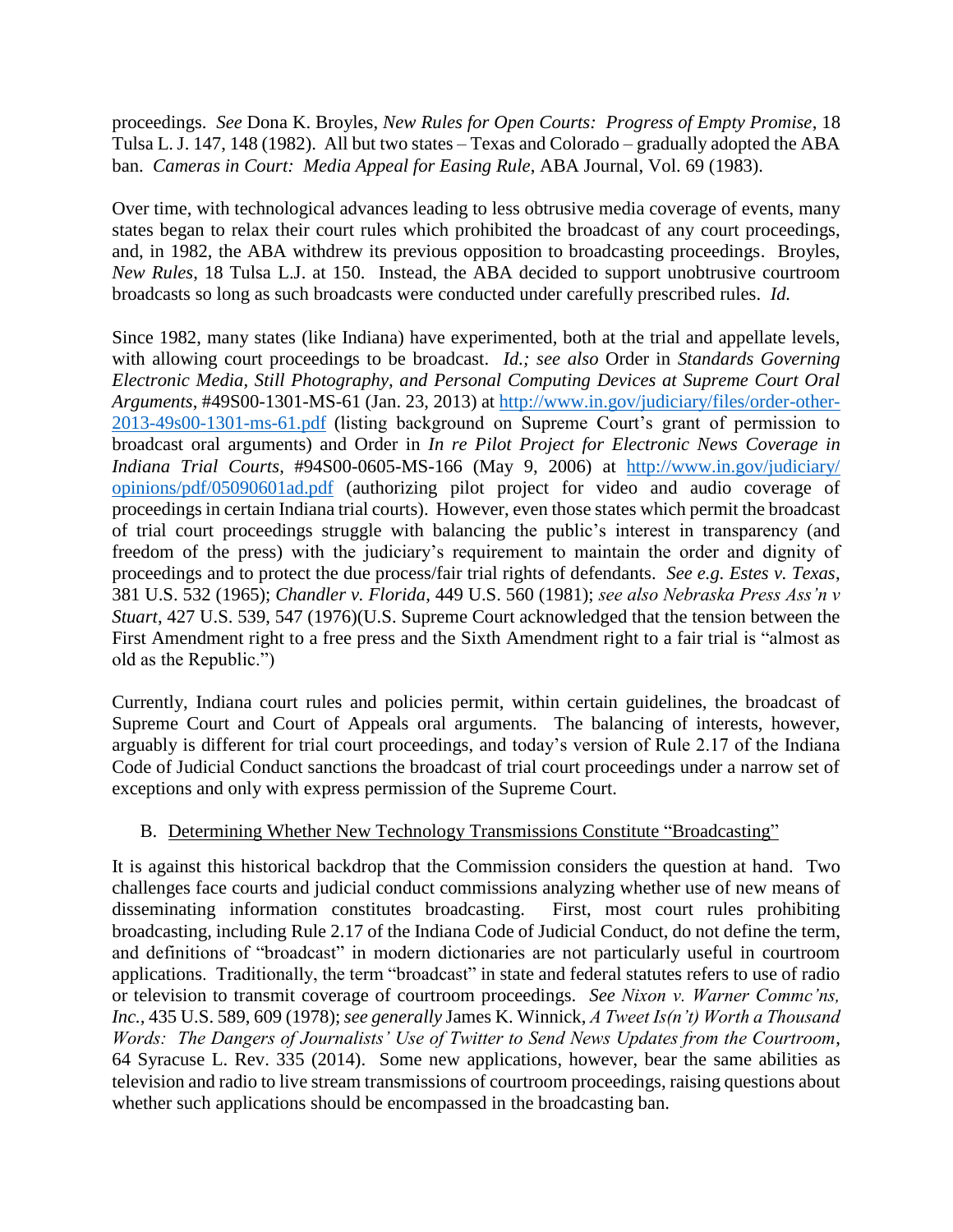The second challenge is that some modes of communication, such as Twitter, have the capacity to publish video of courtroom proceedings or a link to videotaped testimony. However, for the most part, the transmitted messages are merely subjective written interpretations of the user's impressions of what has occurred in the courtroom.<sup>2</sup> On the one hand, Twitter has some elements of traditional modes of broadcasting in that users can provide a widespread audience with videotaped proceedings and real-time updates about trials. On the other hand, Twitter in many respects is similar to a reporter taking notes during a trial and then phoning those observations during a break to an editor for a news story; the only difference with Twitter is that the user can post his/her observations in real time using an electronic device in the courtroom.

Given these challenges, it is not surprising that courts asked to address the issue have reached different conclusions. In *United States v. Shelnutt*, 2009 WL 3681827, at #1 (M.D. Ga. Nov. 2, 2009), the U.S. District Court Judge for the Middle District of Georgia, Columbia Division, citing Webster Dictionary's definition of "broadcast" (which includes "'casting or scattering in all directions' and 'the act of making widely known'") and concluded that Twitter should be considered broadcasting because Twitter transmits information to the general public, and it has the effect of making information "widely known." This interpretation was shared by a Baltimore City Circuit Court Administrative Law Judge, who issued an administrative order in January 2010 barring the use of Twitter in the courtroom because Twitter and similar social networks are able "to provide up to the minute details of any action or occurrence, and that the news media now uses these types of systems regularly to report on news…." Balt. City Cir. Ct., *Addendum to Administrative Order on Use of Cell Phones and Other Communication Devices* (Jan. 5, 2010). In contrast, in *State of Connecticut v. Komisarjevsky*, 2011 WL 1032111 (Conn. Sup. Ct., Feb. 22, 2011), a Superior Court Judge held that Connecticut's statute prohibiting broadcasting during sexual abuse trials did not include the use of Twitter. That judge reasoned:

[The restriction on broadcasting] is plainly to spare a victim from the indignity of having his or her ordeal vividly conveyed to the world by the use of actual voices and photographic or televised images projected from the courtroom. This interest is a powerful one, but – absent the unusual case of a closed courtroom and sealed transcript – it cannot sensibly extend beyond voices and photographic or televised images to the actual words spoken in court of courtroom events.

### 2011 WL 1032111 at \*3.

 $\overline{\phantom{a}}$ 

Although the *Komisarjevsky* decision is an unpublished opinion, the Commission finds the analysis in this decision compelling and agrees that transmitting a person's actual voice and image is qualitatively different, in terms of privacy, security, and reputation, than another person's report of a witness' testimony and mannerisms. This Commission likewise is reluctant to extend the prohibition of broadcasting to use of Twitter and similar applications. This conclusion is further bolstered by the Commission's evaluation of the typical use of Twitter by most individuals (including the media), the weighing of the policy considerations behind the broadcasting ban, and a review of the Supreme Court's decisions to webcast appellate oral arguments and to permit the

<sup>&</sup>lt;sup>2</sup> Twitter allows users to send "tweets" or 140-character-long messages (which may include photos, video, or links) to a subscribed list of persons who "follow" the user's account or to the public. *See* Winnick, *A Tweet Is(n't) Worth a Thousand Words,* 64 Syracuse L. Rev. at 336 and New User FAQs, Twitter, [https://support.twitter.com/articles/13920#](https://support.twitter.com/articles/13920%23) (last visited Nov. 18, 2016).